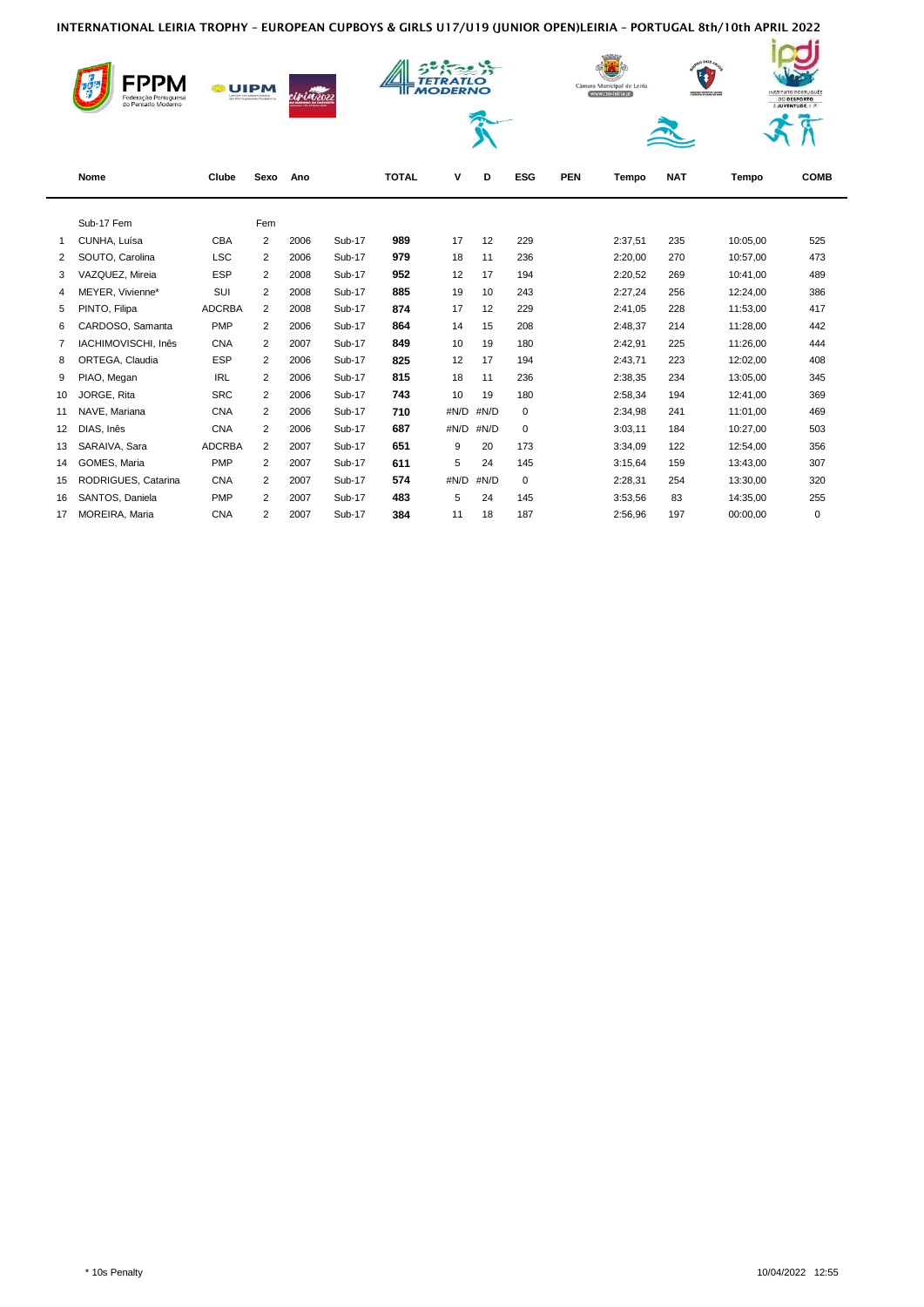|                | FPPM<br><b>UIPM</b><br>Federação Portuguesa<br>do Pentatlo Moderno |               |                |      |               |              | <b>MODERNO</b> |      |             | $000s_A$<br>$\mathbf{E}$<br>Câmara Municipal de Leiria<br>www.cm-leiria.pt<br>ASSOCIAÇÃO SASPORTIVA, CALTARAL<br>E REDUCITIVA OS BARRO DOS ANGEI |         |            |          | INSTITUTO PORTUGUÊS<br><b>DO DESPORTO</b><br>E JUVENTUDE, I. P. |  |
|----------------|--------------------------------------------------------------------|---------------|----------------|------|---------------|--------------|----------------|------|-------------|--------------------------------------------------------------------------------------------------------------------------------------------------|---------|------------|----------|-----------------------------------------------------------------|--|
|                | Nome                                                               | Clube         | Sexo           | Ano  |               | <b>TOTAL</b> | v              | D    | <b>ESG</b>  | <b>PEN</b>                                                                                                                                       | Tempo   | <b>NAT</b> | Tempo    | <b>COMB</b>                                                     |  |
|                | Sub-17 Mas                                                         |               | Masc           |      |               |              |                |      |             |                                                                                                                                                  |         |            |          |                                                                 |  |
| $\mathbf 1$    | PULIDO, Raul                                                       | <b>ESP</b>    | $\overline{1}$ | 2007 | Sub-17        | 1050         | 15             | 11   | 229         |                                                                                                                                                  | 2:33,27 | 244        | 09:13,00 | 577                                                             |  |
| $\overline{2}$ | HARGADEN, Jamie                                                    | <b>IRL</b>    | $\mathbf{1}$   | 2007 | Sub-17        | 1017         | 18             | 8    | 250         |                                                                                                                                                  | 2:30,92 | 249        | 10:12,00 | 518                                                             |  |
| 3              | ESCAÑO, Mario                                                      | <b>ESP</b>    | $\mathbf{1}$   | 2007 | Sub-17        | 996          | 11             | 15   | 191         | 10                                                                                                                                               | 2:32,10 | 246        | 09:31,00 | 559                                                             |  |
| 4              | SILVA, Duarte                                                      | <b>PMP</b>    | $\mathbf{1}$   | 2006 | Sub-17        | 959          | 12             | 14   | 208         |                                                                                                                                                  | 2:49,03 | 212        | 09:51,00 | 539                                                             |  |
| 5              | COLLINS, JED                                                       | <b>IRL</b>    | -1             | 2006 | <b>Sub-17</b> | 958          | 10             | 16   | 194         |                                                                                                                                                  | 2:36,47 | 238        | 10:04,00 | 526                                                             |  |
| 6              | GALLIGAN, Peter                                                    | <b>IRL</b>    | $\mathbf 1$    | 2007 | Sub-17        | 913          | 15             | 11   | 229         |                                                                                                                                                  | 2:18,56 | 273        | 11:59,00 | 411                                                             |  |
| 7              | SANTOS, João                                                       | <b>PCC</b>    | $\mathbf 1$    | 2006 | Sub-17        | 879          | 4              | 22   | 152         |                                                                                                                                                  | 2:40,51 | 229        | 10:32,00 | 498                                                             |  |
| 8              | NETO, Martim                                                       | <b>ADCRBA</b> | $\mathbf{1}$   | 2007 | Sub-17        | 815          | 10             | 16   | 194         |                                                                                                                                                  | 2:59,14 | 192        | 11:41,00 | 429                                                             |  |
| 9              | MADUREIRA, Rafael                                                  | <b>CNA</b>    | $\mathbf{1}$   | 2006 | Sub-17        | 797          | #N/D           | #N/D | $\mathbf 0$ |                                                                                                                                                  | 2:37,48 | 236        | 09:29,00 | 561                                                             |  |
| 10             | MARQUES, Tiago                                                     | CBA           | $\mathbf{1}$   | 2007 | Sub-17        | 709          | #N/D           | #N/D | $\mathbf 0$ |                                                                                                                                                  | 3:01,26 | 188        | 10:09,00 | 521                                                             |  |
| 11             | CRUZ, Filipe                                                       | PMP           | -1             | 2006 | Sub-17        | 702          | 9              | 17   | 187         |                                                                                                                                                  | 2:39,73 | 231        | 14:06.00 | 284                                                             |  |
| 12             | MAGRO, Francisco                                                   | CBA           | -1             | 2006 | Sub-17        | 539          | #N/D           | #N/D | 0           |                                                                                                                                                  | :00,00  | 0          | 09:51,00 | 539                                                             |  |
| 13             | FIGUEIREDO, Dinis                                                  | <b>CBA</b>    | -1             | 2007 | Sub-17        | 521          | #N/D           | #N/D | 0           |                                                                                                                                                  | :00,00  | 0          | 10:09,00 | 521                                                             |  |
| 14             | COELHO, Pedro                                                      | <b>ADCRBA</b> | 1              | 2006 | Sub-17        | 194          | 10             | 16   | 194         |                                                                                                                                                  | :00,00  | 0          | 00:00,00 | 0                                                               |  |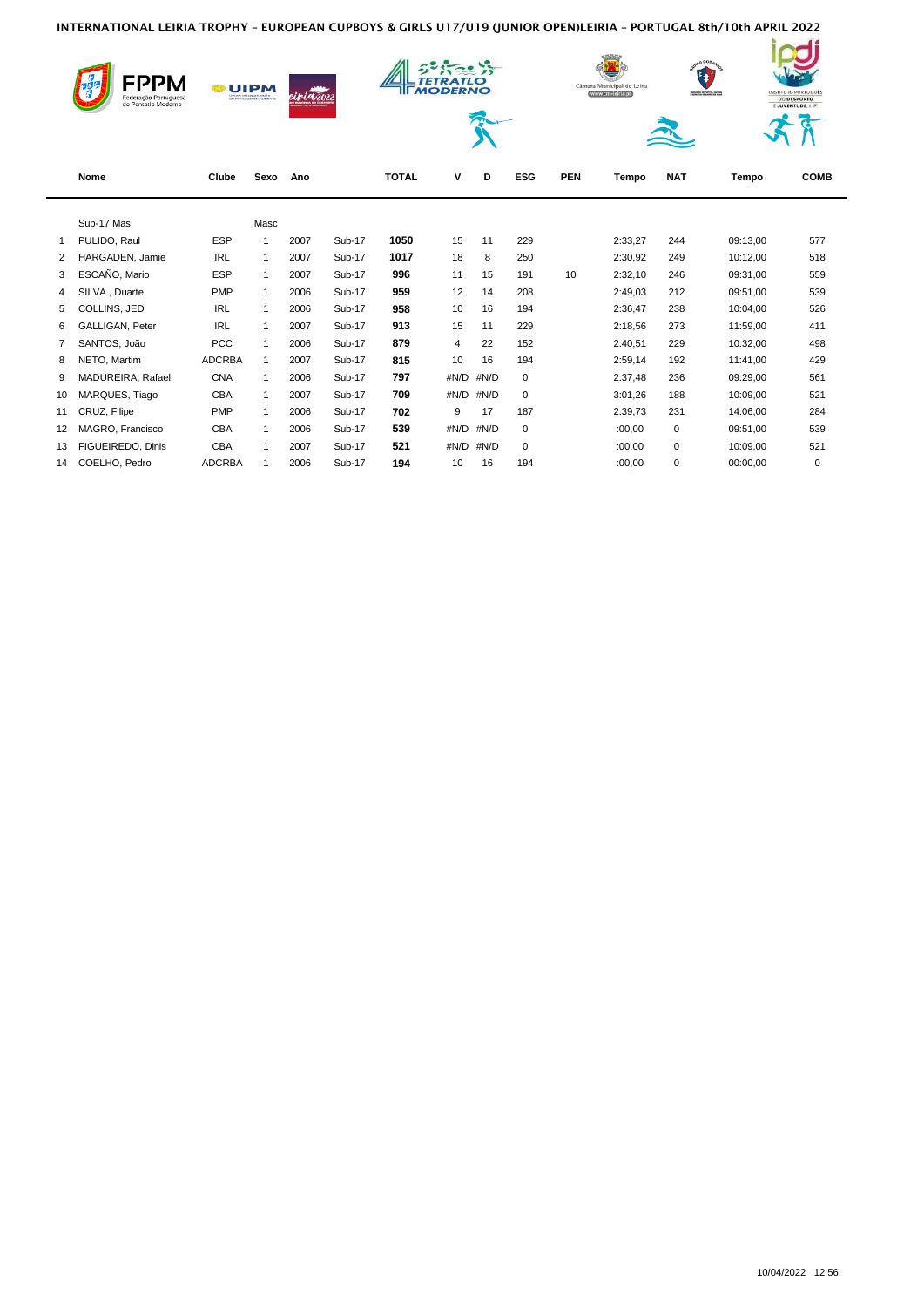|                | do Pentatlo Moderno  | <b>UIPM</b>   |                | <b>ciria</b> zozz |               |              | <b>MODERNO</b> |                |            | Câmara Municipal de Leiria<br>www.cm-leiria.pt |         |            | 0.008<br>INSTITUTO PORTUGUÊS<br>ASSOCIAÇÃO DISPORTIVA, CALTARA<br>E REDMIATIVA DE BARRO DOS ANARE<br><b>DO DESPORTO</b><br>E JUVENTUDE, I. P. |             |  |
|----------------|----------------------|---------------|----------------|-------------------|---------------|--------------|----------------|----------------|------------|------------------------------------------------|---------|------------|-----------------------------------------------------------------------------------------------------------------------------------------------|-------------|--|
|                |                      |               |                |                   |               |              |                |                |            |                                                |         |            |                                                                                                                                               |             |  |
|                | Nome                 | Clube         | Sexo           | Ano               |               | <b>TOTAL</b> | v              | D              | <b>ESG</b> | <b>PEN</b>                                     | Tempo   | <b>NAT</b> | Tempo                                                                                                                                         | <b>COMB</b> |  |
|                | Sub-19 Fem           |               | Fem            |                   |               |              |                |                |            |                                                |         |            |                                                                                                                                               |             |  |
| $\mathbf{1}$   | JURT, Florina        | SUI           | $\overline{2}$ | 2005              | <b>Sub-19</b> | 1057         | 18             | 11             | 236        |                                                | 2:24,75 | 261        | 12:20,00                                                                                                                                      | 560         |  |
| $\overline{2}$ | JURT, Katharina      | SUI           | 2              | 2005              | <b>Sub-19</b> | 1055         | 16             | 13             | 222        |                                                | 2:23,41 | 264        | 12:11,00                                                                                                                                      | 569         |  |
| 3              | VILA. Mercedes       | <b>ESP</b>    | 2              | 2004              | Sub-19        | 1030         | 17             | 12             | 229        |                                                | 2:31,97 | 247        | 12:26,00                                                                                                                                      | 554         |  |
| $\overline{4}$ | MIRO, Laia           | <b>ESP</b>    | $\overline{2}$ | 2004              | <b>Sub-19</b> | 1004         | 24             | 5              | 278        |                                                | 2:34,70 | 241        | 13:35,00                                                                                                                                      | 485         |  |
| 5              | MEDINA, Mar          | <b>ESP</b>    | $\overline{2}$ | 2005              | <b>Sub-19</b> | 946          | 17             | 12             | 229        |                                                | 2:37,58 | 235        | 13:38,00                                                                                                                                      | 482         |  |
| 6              | MOREIRA, Inês Isabel | <b>CNA</b>    | $\overline{2}$ | 2006              | <b>Sub-19</b> | 897          | 17             | 12             | 229        |                                                | 2:51,40 | 208        | 14:00,00                                                                                                                                      | 460         |  |
| 7              | CARREIRA, Maria      | <b>PCC</b>    | $\overline{2}$ | 2005              | <b>Sub-19</b> | 889          | 10             | 19             | 180        |                                                | 2:45,24 | 220        | 13:31,00                                                                                                                                      | 489         |  |
| 8              | VEIGA, Mafalda       | <b>CNA</b>    | $\overline{2}$ | 2006              | <b>Sub-19</b> | 843          | 11             | 18             | 187        |                                                | 2:41.76 | 227        | 14:31,00                                                                                                                                      | 429         |  |
| 9              | PELICA, Mariana      | <b>SRC</b>    | $\overline{2}$ | 2004              | <b>Sub-19</b> | 758          | 17             | 12             | 229        |                                                | 3:21,59 | 147        | 15:18,00                                                                                                                                      | 382         |  |
| 10             | GONÇALVES, Sara      | <b>PMP</b>    | 2              | 2005              | <b>Sub-19</b> | 722          | $\overline{7}$ | 22             | 159        |                                                | 2:58,23 | 194        | 15:31,00                                                                                                                                      | 369         |  |
| 11             | EGGENBERGER, Jana    | SUI           | 2              | 2005              | <b>Sub-19</b> | 692          | 10             | 19             | 180        |                                                | 2:43,67 | 223        | 16:51,00                                                                                                                                      | 289         |  |
|                | Open Fem             |               | Fem            |                   |               |              |                |                |            |                                                |         |            |                                                                                                                                               |             |  |
| $\mathbf{1}$   | REGLI, Helena        | SUI           | $\overline{2}$ | 2003              | Jun           | 1065         | 25             | $\overline{4}$ | 285        |                                                | 2:28,29 | 254        | 12:54,00                                                                                                                                      | 526         |  |
| $\overline{2}$ | FORTERRE, Florine    | SUI           | $\overline{2}$ | 2003              | Jun           | 956          | 19             | 10             | 243        |                                                | 2:15,98 | 279        | 14:26,00                                                                                                                                      | 434         |  |
| 3              | SILVÉRIO, Maria      | <b>ADCRBA</b> | 2              | 2003              | Jun           | 790          | 20             | 9              | 250        |                                                | 2:41,79 | 227        | 16:27,00                                                                                                                                      | 313         |  |
| 4              | CRUZ, Carolina       | <b>SRC</b>    | 2              | 2003              | Jun           | 749          | 11             | 18             | 187        |                                                | 3:05,88 | 179        | 15:17,00                                                                                                                                      | 383         |  |
| 5              | VINAGRE, Juliana     | PMP           | $\overline{2}$ | 2003              | Jun           | 744          | 16             | 13             | 222        |                                                | 3:13,49 | 164        | 15:42,00                                                                                                                                      | 358         |  |